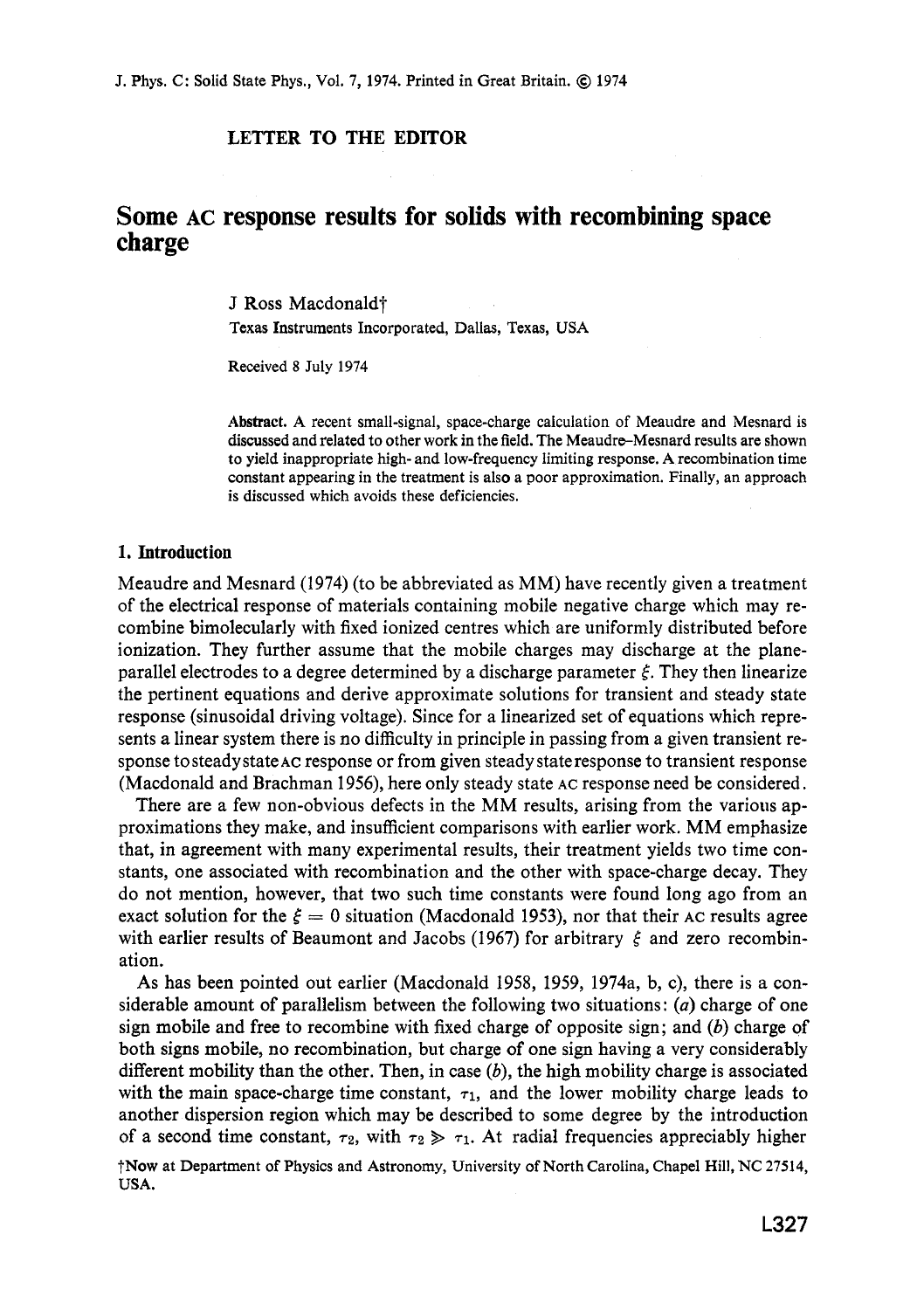than  $\tau_2^{-1}$ , the system behaves essentially as though the lower mobility charge were immobile. In the region  $\tau_2^{-1} < \omega < \tau_1^{-1}$ , the total parallel input capacitance of the sytem,  $C_{P}$ , reaches a plateau value,  $C_{PS}$ , greater than the geometrical capacitance of the sytem,  $C_g$ , but less than its zero-frequency limiting value,  $C_{P0}$ . For  $0 \leq \omega \leq \tau_2^{-1}$ ,  $C_{\rm P}$  increases from  $C_{\rm PS}$  to  $C_{\rm P0}$ . But this is just the behaviour one expects and finds for case (a) (Macdonald 1953). There, it is recombination which causes the final  $\tau_2$  rise at low frequencies from  $C_{PS}$  to  $C_{P0}$ , assuming, as did MM, that  $\tau_2 > \tau_1$ .

Because of the above parallelism we can learn a good deal about the behaviour of case *(a)* from studies of case *(b).* Now it turns out that a paper was published on the theory of case *(b)* considerably before MM submitted their own work for publication (Macdonald 1973). This treatment was quite general. Although it included no recombination, it involved arbitrary discharge parameters,  $r_p$  and  $r_p$ , for positive and negative charge having arbitrary mobilities and valence numbers. In addition, it included the possible presence of completely dissociated fixed shallow donors and acceptors. Many frequency response possibilities inherent in the solution have been discussed separately (Macdonald 1974c,d). Futher, it may readily be generalized to include bimolecular recombination of the mobile positive and negative charges. It can then cover case *(a)* exactly as well. With this background we may now consider the MM results.

### **2. Discussion**

MM's steady state sinusoidal response readily leads to the following expression for the total input admittance per unit electrode area of their uni-univalent system :

$$
Y_T \equiv G_P + {\rm i} \omega C_P = G_0 + {\rm i} \omega [C_{\rm g} + C_1 (1+{\rm i} \omega \tau_1)^{-1} + C_2 (1+{\rm i} \omega \tau_2)^{-1}] \, (1)
$$

where

$$
C_{\rm g} \equiv \epsilon / L \tag{2}
$$

$$
C_1 \equiv M_1 C_{\rm g} g_{\rm n}^{-2} \tag{3}
$$

$$
C_2 \equiv M_1{}^2C_{\rm g}g_n{}^{-3}(2\beta n_0\tau_{\rm D1})\{[g_n/4\tau_{\rm D1}M_1(k+\beta n_0)] + \frac{3}{4}\}\tag{4}
$$

$$
G_0 \equiv (r_n/2)g_n^{-1}G_{\infty 1} \tag{5}
$$

$$
G_{\infty 1} \equiv (en_0 \mu/L) \equiv R_{\infty 1}^{-1} \tag{6}
$$

$$
\tau_1 \equiv C_1 G_1^{-1} \tag{7}
$$

$$
\tau_2 \equiv C_2 G_2^{-1} = (k + \beta n_0)^{-1} \tag{8}
$$

$$
G_1 \equiv g_n^{-1} G_{\infty 1} \tag{9}
$$

and

$$
G_2 \equiv C_2(k + \beta n_0) \tag{10}
$$

In these expressions  $\epsilon$  is the dielectric constant of the basic material;  $\omega$  the radial frequency; L the separation between electrodes;  $M \equiv L/2L_{D1}$ , w here the one-mobile Debye length  $L_{\text{D1}} \equiv (\epsilon kT/e^2 n_0)^{1/2}$ ; D and  $\mu$  are the diffusion coefficient and mobility of the mobile negative charges;  $n_0$  is the uniform equilibrium value of the negative charge concentration; *e* the protonic charge;  $g_n \equiv 1 + (r_n/2); r_n \equiv \xi L/D$ ; *k* and *β* are the generation and recombination coefficients; and  $\tau_{D1} \equiv C_g R_{\infty 1}$  is the dielectric relaxation time.

Now equation (1) leads directly to the equivalent circuit of frequency-independent elements shown in figure  $(1a)$ . We may now see some of the deficiencies of this circuit.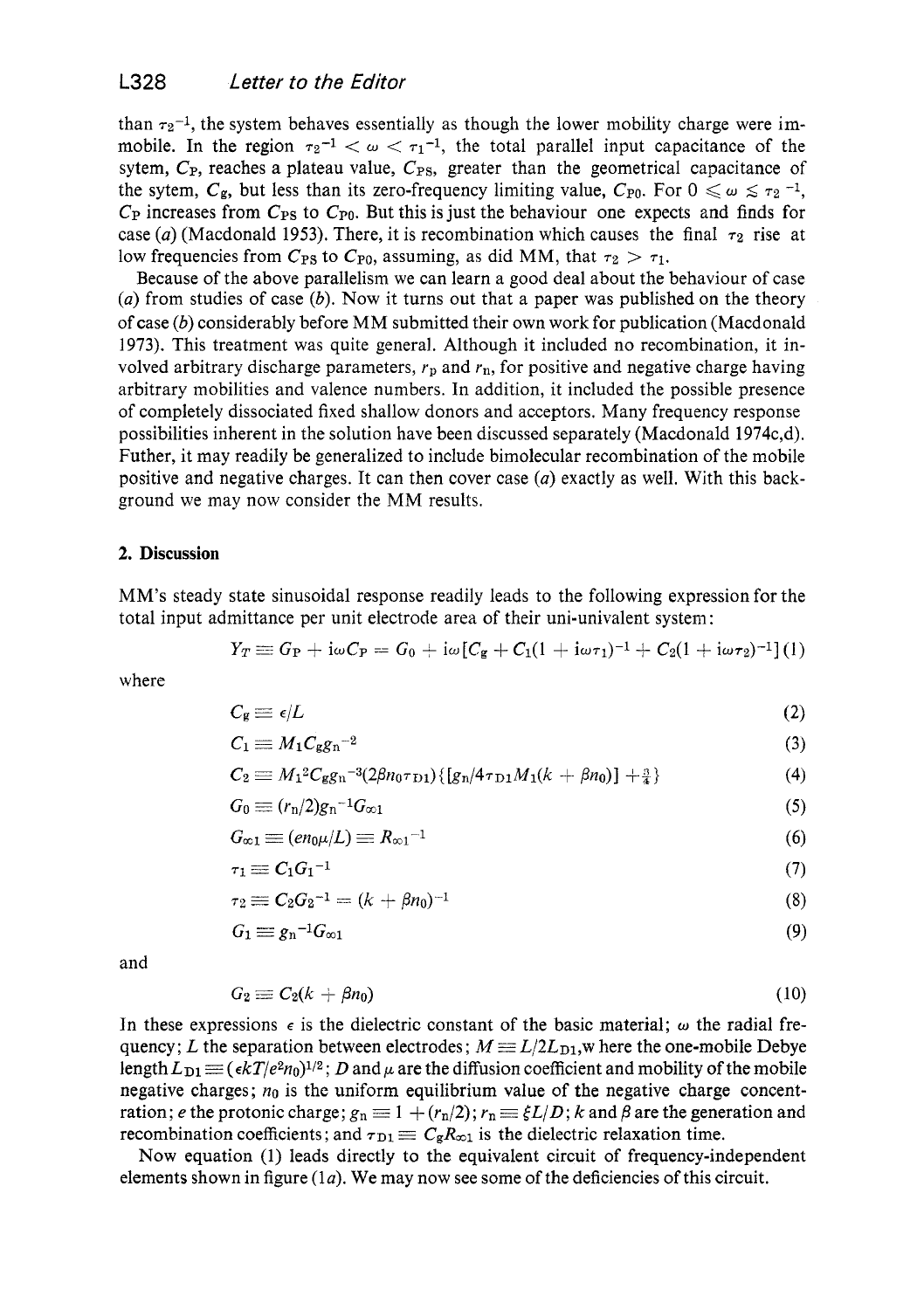First, when  $\omega \rightarrow \infty$ ,  $G_P$  should properly go to  $G_{\infty 1}$ , the high-frequency limiting conductance of the system. But actually  $G_{P} \rightarrow G_{P\infty} = G_0 + G_1 + G_2 = G_{\infty 1} + G_2 \neq G_{\infty 1}$ . Second, when  $\omega \to 0$ ,  $C_P$  should go to  $C_{P0}$ , where  $C_{P0} \simeq \sqrt{2M_1C_g} \equiv M_2C_g = \epsilon/2L_{D2}$ , just the capacitance of two double layers in series (one at each electrode) when charges of both



**Figure 1** 

sign are mobile. This limiting result is necessary because nonzero recombination effectively mobilizes the fixed charge as already mentioned. Here, however, we find  $C_{P0}$  = quite different in form from  $\sqrt{2M_1C_g}$  even when  $k/\beta n_0 \ll 1$ . Note that even when  $k/\beta n_0 \ll 1$ 1 and the third term is negligible, this  $C_{P0}$  is approximately  $(C_{\mathbf{g}} + 1.5C_1)$ , still quite different from  $\sqrt{2M_1C_g}$ , especially when  $g_n \gg 1$ . As we shall shortly see, the plateau value of  $C_{\rm P}$ ,  $(C_{\rm g} + C_1) = C_{\rm g} [1 + M_1 g_{\rm n}^{-2}]$  is nearly correct here, however.  $C_g + C_1 + C_2 = C_g\{1 + (M_1g_n^{-2})[1.5 + (k/\beta n_0)]/[1 + (k/\beta n_0)] + 1.5M_1^2g_n^{-3}\beta n_0\tau_{D1}\},$ 

In the exact treatment (Macdonald 1973), a given situation is specified **by** values of  $(r_p, r_n; \pi_m, \pi_z; x, M)$ , where  $\pi_m \equiv \mu_n/\mu_p; \pi_z \equiv z_n/z_p$ , the ratio of charge valence numbers, here unity;  $\chi$  is an extrinsic conduction parameter, zero for intrinsic conduction;  $M \equiv$  $M_2 \equiv L/2L_D \equiv L/2L_{D2}$ ; and  $L_{D2} \equiv [\epsilon kT/e^2(z_n^2n_0 + z_p^2p_0)]^{1/2} = L_{D1}/\sqrt{2}$  in the present  $z_n = z_p = 1$  case when the electroneutrality condition  $z_n n_0 = z_p p_0$  is used. Here *po* is the equilibrium buIk value of the positive charge concentration. The exact solution leads to the equivalent circuit shown in figure  $l(b)$ , where

$$
Y_i^{-1} \equiv Z_i \equiv R_i + (\mathrm{i}\omega C_i)^{-1} \tag{11}
$$

and  $R_i$  and  $C_i$  are the frequency-dependent series elements appearing in figure 1(b).

 $z_n = z_p = 1$  as well, one finds (Macdonald 1973) that Let us now consider case (b), specified by  $(0, r_n; \pi \to 1, 1; 0, M_2)$ . For this situation with

$$
G_D = (r_n/2)g_n^{-1}G_{\infty 2} \tag{12}
$$

and

$$
G_{\rm E}\equiv R_{\rm E}^{-1}=g_{\rm n}^{-1}G_{\infty 2}.
$$
\n(13)

Note that here

$$
G_{\rm P0}=G_{\rm E}+G_D=G_{\infty 2}\tag{14}
$$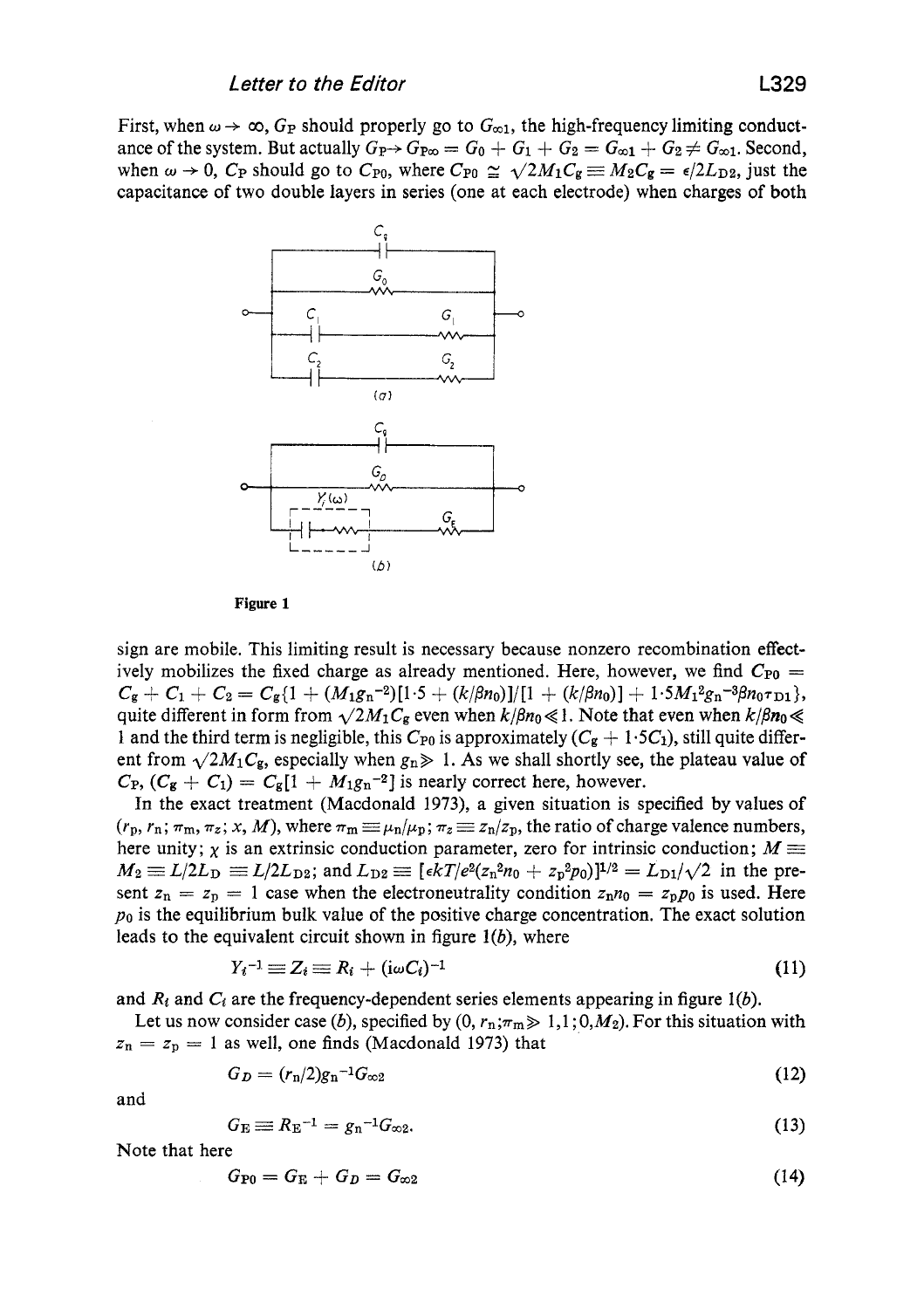as it should, where

$$
G_{\infty 2} \equiv (e/L)(\mu_n n_0 + \mu_p p_0) = (e/L)(n_0)(\mu_n + \mu_p) = G_{\infty 1}(1 + \pi_m^{-1}). \quad (15)
$$

Comparison with equations (5) and (9) shows that  $G_0 \cong G_D$  and  $G_1 \cong G_E$  since  $\pi_m^{-1} \ll 1$ here. Note that discharging negative charges have the higher mobility here, much higher than that of the completely blocked positive charges.

It further turns out in case *(b)* (Macdonald 1973, 1974c) that

$$
C_{\rm PS} \simeq C_{\rm g} + C_{\rm iS} \simeq C_{\rm g} \left[ 1 + g_{\rm n}{}^{-2} (M_1 - 1) \right] \tag{16}
$$

and

$$
C_{\rm P0}\equiv C_{\rm g}+C_{i0}\simeq MC_{\rm g}=\sqrt{2M_1C_{\rm g}}.\tag{17}
$$

Since  $M_1$  is usually much greater than unity and  $C_{PS}$  is also frequently considerably greater than  $C_g$  as well,  $C_{PS} \simeq M_1C_g g_n^{-2}$ . An exact expression for  $Y_T$  in the zero recombination case following from the exact equivalent circuit of figure *l(b)* is

$$
Y_T = G_D + \mathrm{i}\omega \left( C_{\mathrm{g}} + \frac{C_i}{1 + \mathrm{i}\omega \tau_{\mathrm{s}}} \right) \tag{18}
$$

where

 $\overline{a}$ 

$$
s \equiv C_i (R_i + R_{\rm E}). \tag{19}
$$

In most of the plateau region,  $R_i(\omega) \ll R_E$  and  $C_i(\omega) \approx C_i$ . Then, we may make the identification

$$
\tau_{\rm s} \simeq \tau_1 \equiv C_{i\rm s} R_{\rm E}. \tag{20}
$$

Now

$$
C_{iS} \cong g_n^{-2}(M_1 - 1)C_g \tag{21}
$$

and for the  $\pi_{m} \geq 1$  case,  $R_{E} = g_{n} R_{\infty 2} \simeq g_{n} R_{\infty 1}$ . Thus

$$
\tau_1 \geq 1 \text{ case, } \Lambda_E = g_n \Lambda_{\infty 2} \geq g_n \Lambda_{\infty 1}. \text{ Thus}
$$
  

$$
\tau_1 \geq [(M_1 - 1)/g_n] \tau_{\text{D1}} \tag{22}
$$

a result essentially inherent even in the very early work (Macdonald 1953, equation **72).**  This approximate time constant is close to the slightly less accurate MM value of equation (7),  $(M_1/g_n)\tau_{D1}$ . It arises, to good approximation, only from the motion of the charge of higher mobility. It should, therefore, be essentially the same in both cases *(a)* and *(b).* 

The second time constant,  $\tau_2$ , arises here primarily from the change from  $C_{iS}$  to  $C_{i0}$ as  $\omega\tau_2$  becomes smaller than unity. It is really improper, however, to describe the response in this frequency region by a single Debye-dispersion type of time constant at all! Some pertinent case *(b)* results which illustrate this conclusion have already been given (Macdonald 1974c).

In the MM situation of case *(a),* we can combine previous results (Macdonald 1953, 1974c, Beaumont and Jacobs 1967 ) to yield a good approximation for  $C_i$  in the region where it changes from  $C_{iS}$  to  $C_{i0}$ . Let

$$
g_0 \equiv [(k/\beta n_0) + i\omega \tau_r]^{-1} \tag{23}
$$

where

$$
\tau_{\mathbf{r}} = (\beta n_0)^{-1} \equiv \xi_{\mathbf{r}} \tau_{\mathbf{D}1}.
$$
 (24)

Note that this time constant is simply related to the  $\tau_2$  result found by MM. Here  $\xi_r$ , which will be much greater than unity in most cases of interest, corresponds exactly to the  $\xi$  of the very early work (Macdonald 1953). It turns out that for  $\omega \tau_1 \ll 1$  and  $\pi_z = 1$